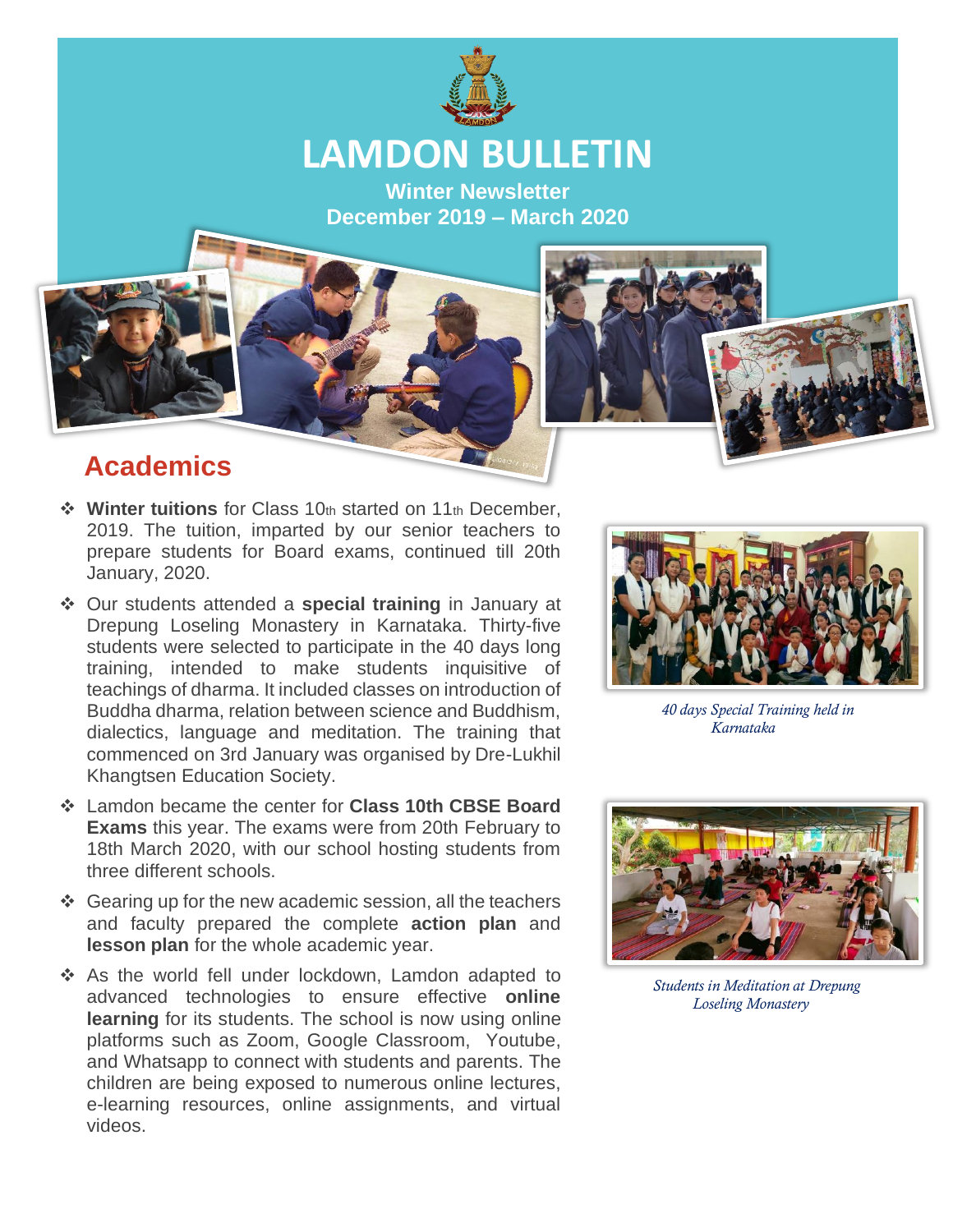

*IHAI National Ice Hockey Champions 2020*



*Boys trained at NCC Republic Day Camp in New Delhi*



*Maharashtra Police International Marathon held in Mumbai*



*2nd Prize at Republic Day Celebration* 

### **Competitions**

- Lamdon became the proud recipient of Global School Award for "**Innovation in Education**" that recognizes the school's transferability in teaching technique & resources, and its impact on students. The award will be conferred in the ceremony being held later in the year.
- ❖ Our team stood 2nd in the **Republic Day parade** of UT Ladakh held at Pologround, Leh on 26th January.
- ❖ Sonam Targyas of Class 11th stood 8th in **10 miles run** (in his age category) at Maharashtra Police International Marathon held on 9th February in Mumbai.
- ❖ Jigmet Palmo of class 9th bagged two gold medals at the premier Himalayan Mountaineering Institute in Darjeeling during the threeweek **Mountaineering Course**.
- ❖ Our 9th class students, Rigzen Stanba, Stanzin Angchok, and Tsewang Namgyal succeeded in being among the selected few who trained at the **NCC Republic Day Camp** in New Delhi from 1st January to 28th January. The team, on their return, met Shri Radha Krishna Mathur, Honorable Lieutenant Governor of Ladakh, and shared their enriching experience.
- ❖ In the **National Ice Hockey Championship**-U20 Boys, our students played for the UT Ladakh Team to lift the winning trophy and grab the National Championship. The tournament organized by National Ice Hockey Association of India was held from 2nd January to 7th January in Leh.
- ❖ School **essay writing competition** was held for class 1st to 5th in three different languages: Hindi, English and Bhoti in December 2019.
- ❖ Literary Society of Lamdon announced **Ladakh Story Writing Contest** inviting online entries in two different languages on the topic "Coronavirus Outbreak". The contest, open to all the students across Ladakh, will award winners with cash prizes and certificates.
- ❖ Art and Creative Society of Lamdon invited entries for **Ladakh Comic Strip making Contest** from students across Ladakh. The contest, open in English and Hindi languages, offers cash prize and certificate to winners.
- ❖ Sonam Wangail, Stanzin Gyatso, and Stanzin Samstan of Class 11th have been selected to be part of National Ice Hockey team in **Asia Challenge Cup** to be held in Thailand.
- ❖ Online **Quarantine Film-Making Contest** was announced by Digital and Media Society of Lamdon, inviting short film/documentary on individual lockdown experience. Open to students from schools across Ladakh, the winners will receive cash prize and certificate.